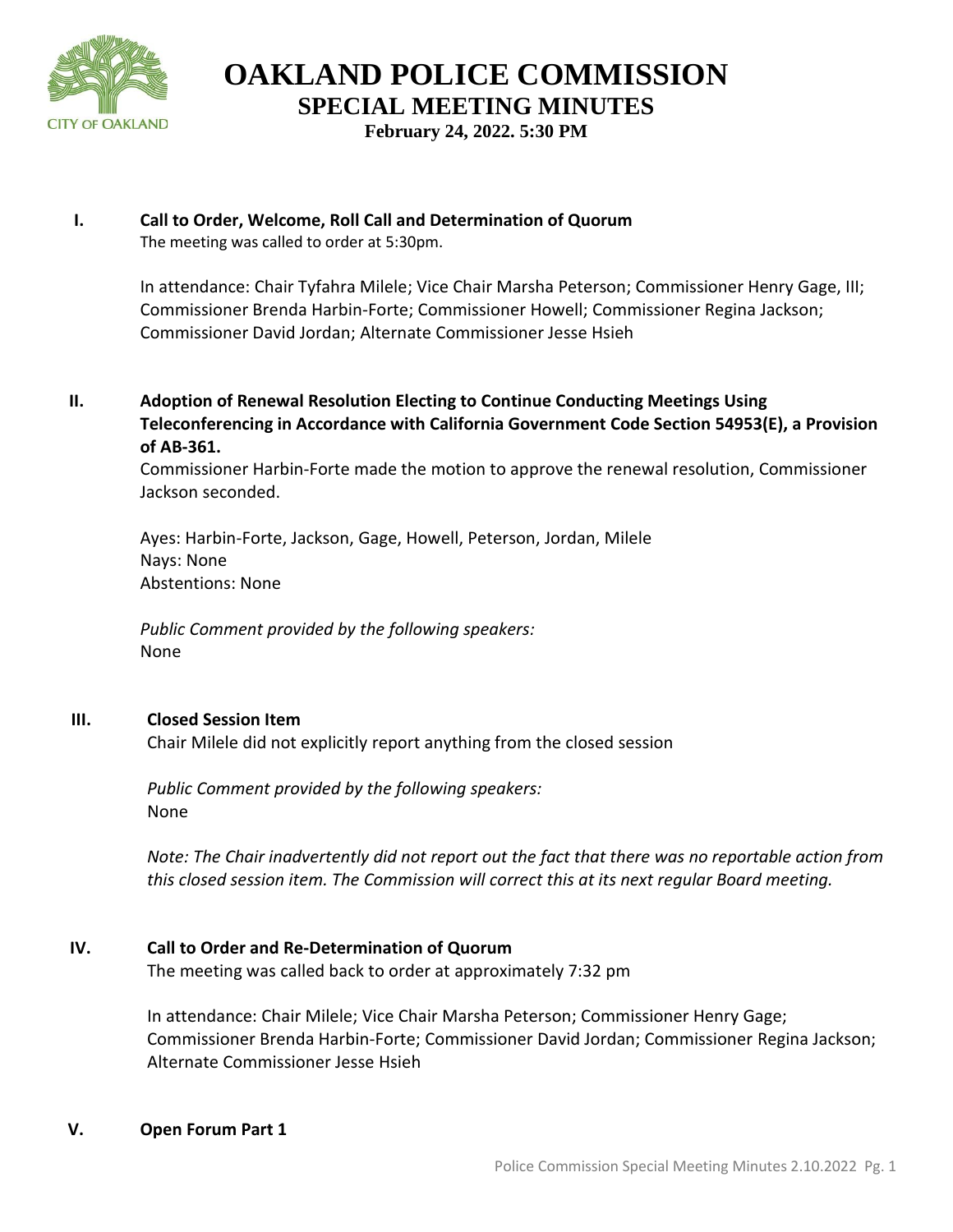

**OAKLAND POLICE COMMISSION SPECIAL MEETING MINUTES February 24, 2022. 5:30 PM**

*Public Comment provided by the following speakers:*  None

# **VI. Update from Police Chief**

Chief Armstrong provided a regular update on the Department's latest statistics including recruitment, arrests, resourcing specific units, calls for service data and NSA tasks.

*Public Comment provided by the following speakers:*  Commissioner Supporter Moto G Stylis Anne Janks Mary Vail Nino Parker Assata Olugbala

# **VII. Report and Review of CPRA Pending Cases, Completed Investigations, Staffing, and Recent Activities** *(pg 26 of transcript)*

Director John Alden clarified CPRA's approach to investigating Use of Force as well as ongoing and completed investigations.

*Public Comment provided by the following speakers:*  Moto G Stylis Assata Olugbala Nino Parker Saleem Bey Mary Vail Mille Cleveland Anne Janks

# *Pg 54 in transcript*

Chair Milele requested a motion to table agenda items VIII (Update from Chief of Staff on Agenda Setting) and IX (Review and approval of the Oakland Police Commission's 2021 Annual Report). Commissioner Jackson made the motion, Commissioner Harbin-Forte seconded.

Ayes: Peterson, Gage, Harbin-Forte, Howell, Jackson, Jordan, Milele Nays: None Abstentions: None

*Public Comment provided by the following speakers:*  Saleem Bey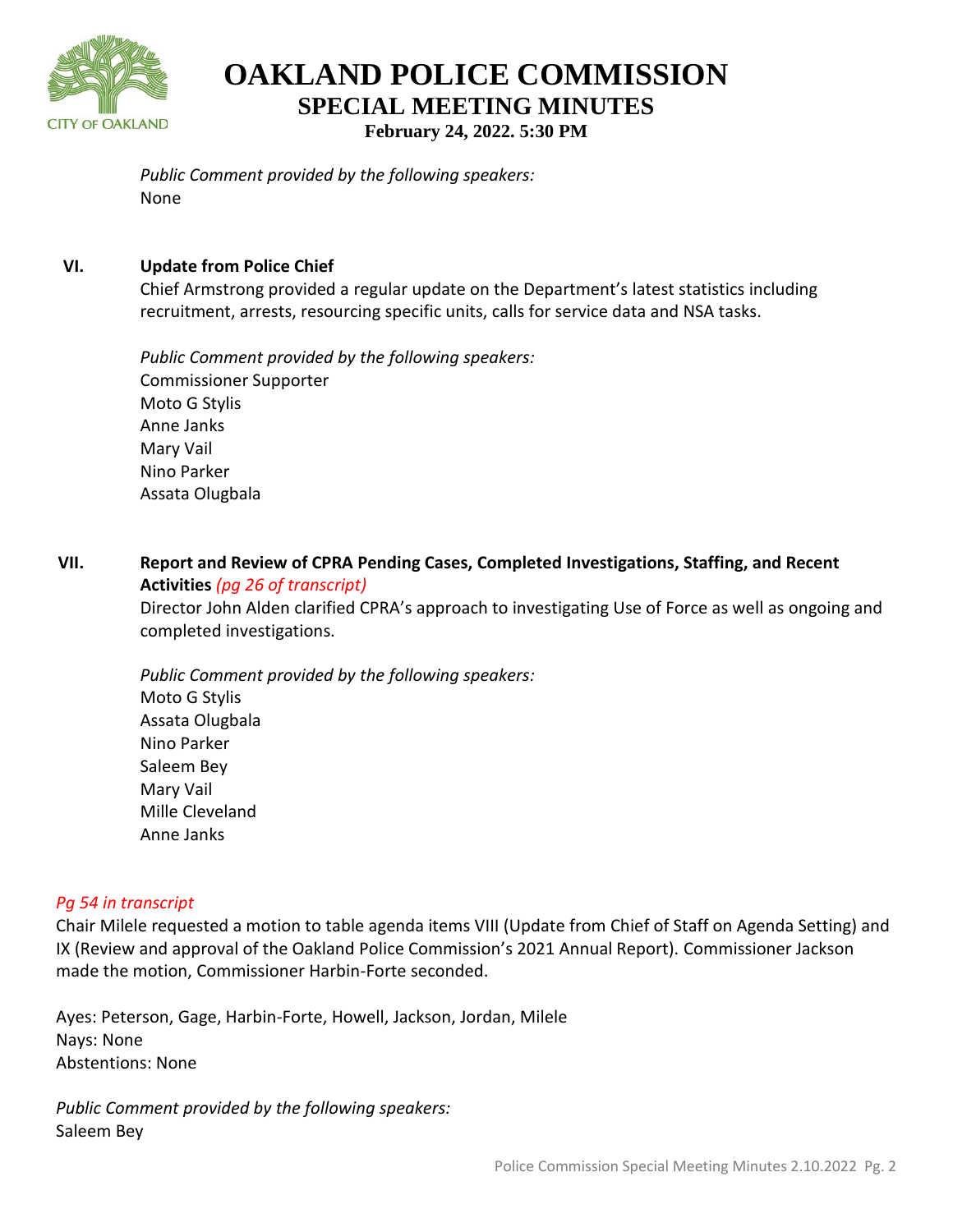

**February 24, 2022. 5:30 PM**

Assata Olugbala Nino Parker

# **VIII. Update from Chief of Staff on Agenda Setting and Prioritization of Agenda Item List** *Held indefinitely*

*Public Comment provided by the following speakers:*  N/A

**IX. Proposed Letter to San Francisco Police Commission***. (pg 62 of transcript)* Commissioner Gage asked the Commission to approve his proposed letter supporting the San Francisco Police Commission in their action regarding SFPD's termination of its MOU with the San Francisco district Attorney.

Commissioner Jackson made the motion to approve the letter, Commissioner Harbin-Forte seconded.

Ayes: Peterson, Gage, Harbin-Forte, Howell, Jackson, Jordan, Milele Nays: None Abstentions: None

*Public Comment provided by the following speakers:*  Saleem Bey Nino Parker

# **X. Police Commission Commendation for former-***Chairperson Regina Jackson.*

The Commission recognizes and acknowledges Commissioner Jackson's role as Chair of the Commission.

*Public Comment provided by the following speakers:*  Rashidah Grinage Saleem Bey Anne Janks Nino Parker Mary Vail

# **XI. Review and approval of the Oakland Police Commission's 2021 Annual Report.**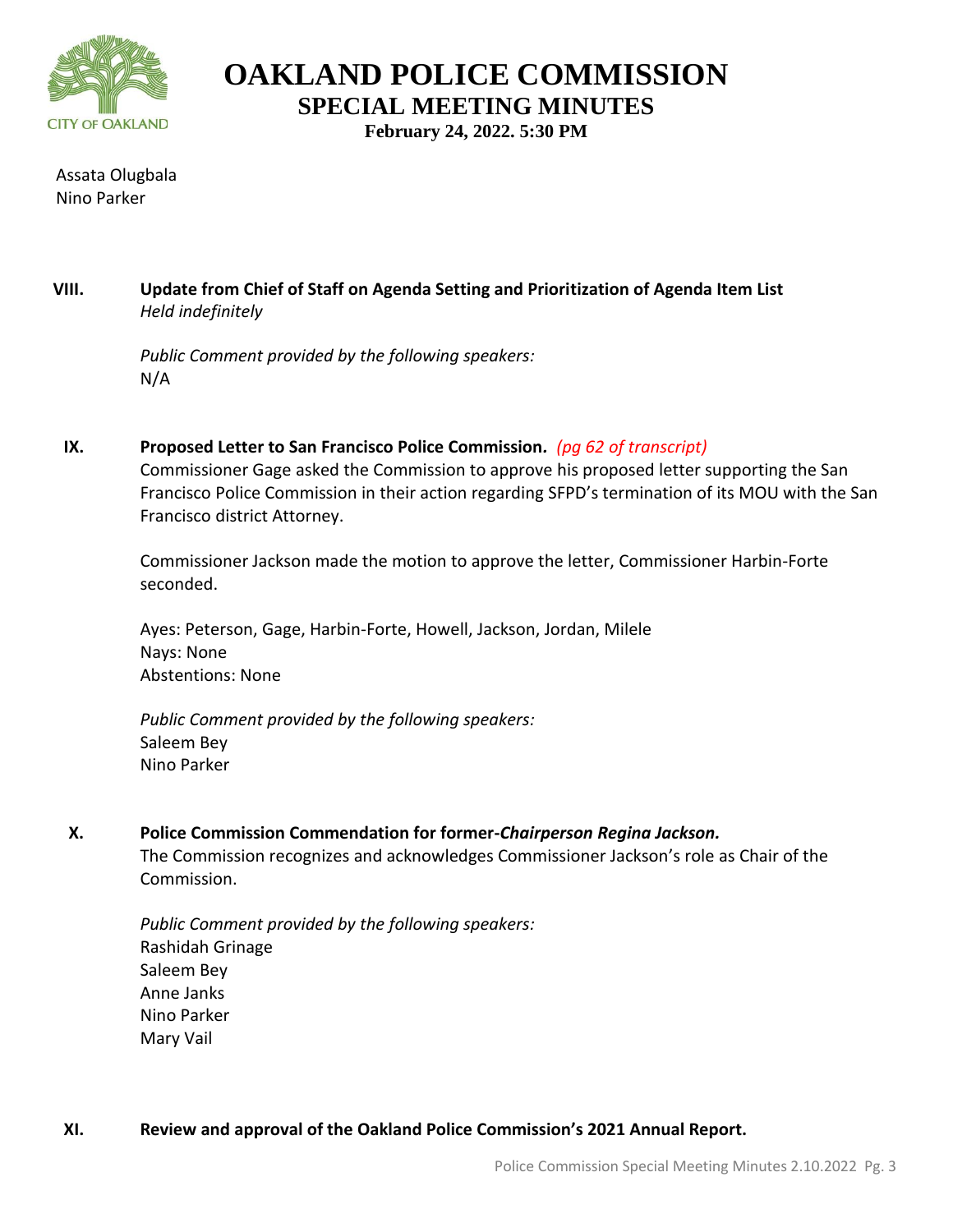

**February 24, 2022. 5:30 PM**

# *Held indefinitely*

*Public Comment provided by the following speakers:*  N/A

### **XII. Committee Reports** *(pg 72 of transcript)*

Chair Milele postponed the Racial Profiling Ad Hoc meeting, originally slated for March 8<sup>th</sup> and moved to March  $31^\text{st}$ .

**Anti-Discrimination Policy Ad Hoc (Commissioners Peterson, Harbin-Forte, Hsieh)**  Commissioner Harbin-Forte discussed the Ad Hoc's objectives and meeting expectations.

#### **Risk Management Policy (Commissioners Peterson, Howell, Gage)**

Vice Chair Peterson noted the Ad Hoc had had one planning meeting and was in process of scheduling the next.

### **Social Media Policy Ad Hoc (Commissioners Milele, Jackson, Hsieh)**

Commissioner Hsieh shared the progress of the Ad Hoc meetings.

*Public Comment provided by the following speakers:*  Saleem Bey Rashidah Grinage Assata Olugbala Nino Parker Anne Janks

# **XIII. Open Forum Part 2**

*Public Comment provided by the following speakers:*  Saleem Bey Assata Olugbala Nino Parker

**XIV. Agenda Setting and Prioritization of Upcoming Agenda Items** *(pg 78 of transcript)*

Commissioner Jackson requested the Commission hear presentations from the Department of Violence Prevention and the Public safety Youth Leadership Council

*Public Comment provided by the following speakers:*  Assata Olugbala Saleem Bey Nino Parker